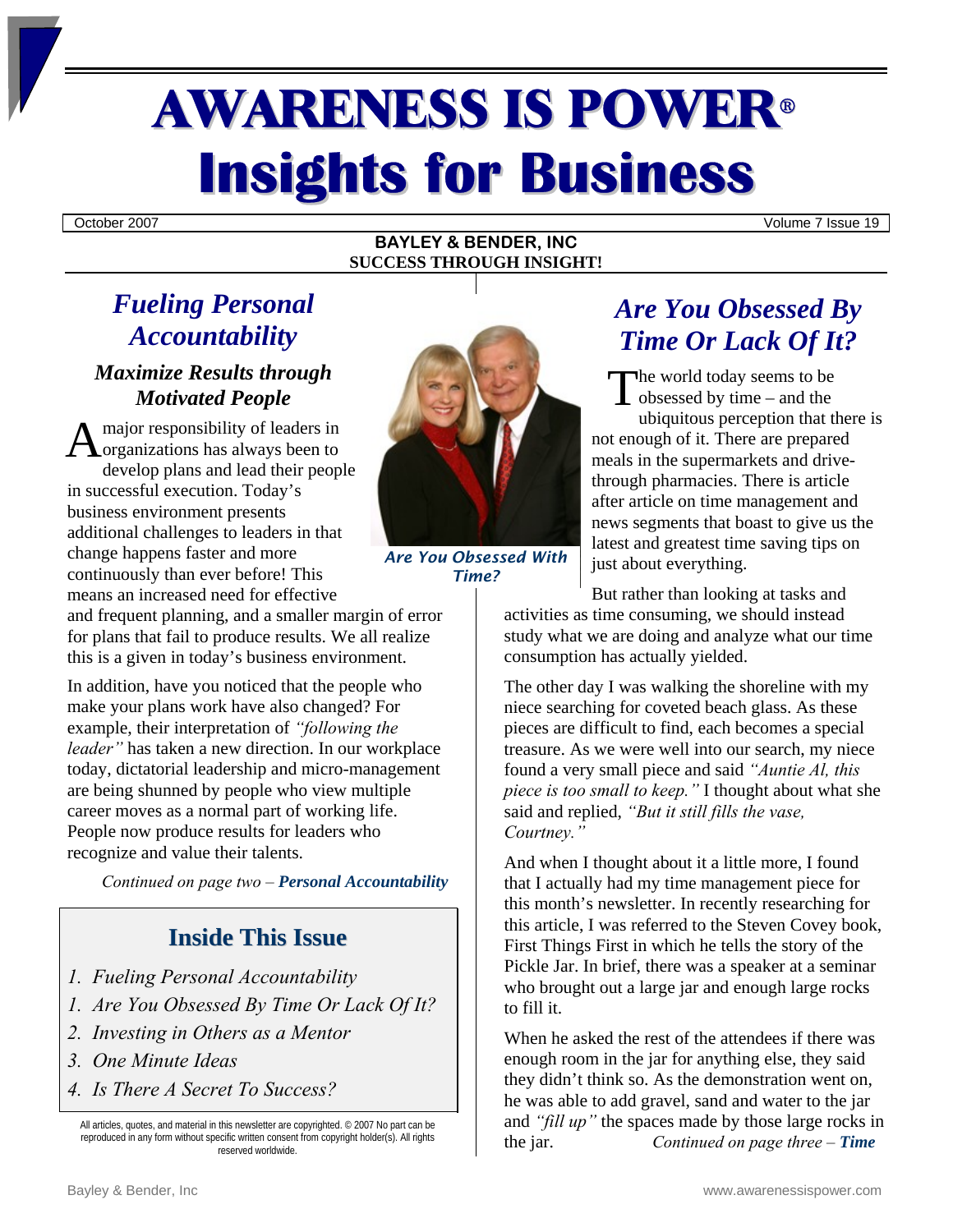#### *Continued from page one – Personal Accountability*

More and more people accomplish their jobs through networked teams, creative collaboration, flexible work arrangements, outsourcing contracts, and a *"results only"* focus – all of which emphasize the prized talent of personal accountability. Achieving success in our modern work environment now depends largely on your people being personally responsible for results.

What can you do, as a leader, to fuel personal accountability in your organization? The answers may be easier than you anticipate.

- 1. **Hire people to work for you who already have demonstrated a high level of personal accountability.** You can achieve this through a combination of effective talent assessments, reference checking, and behavioral interviewing.
- 2. **Become aware of the additional, unique personal strengths and talents your key people bring to their work.** Get to know each of them and what they do well, which is the best indicator of what they will most naturally be personally accountable for achieving.
- 3. **Regularly seek input, suggestions and commitment from each of your key people to create and support the success of your organization's plans.** People who play a role in formulating a plan are more committed to personal accountability in achieving the targeted results.
- 4. **Give feedback, recognition and rewards** to people for demonstrating personal accountability in support of your organization's success. People who are duly recognized for their contributions feel increased motivation to achieve further success.

Make a concerted effort to maximize and reward the level of personal accountability in your organization starting today – and achieve increased success through people!

Copyright protected worldwide. Gayla Doucet People Powered Solutions LLC. *The TTI Distributors Coach* 

#### **Bayley & Bender**

*"We help organizations around the world increase their Growth, Profitability and Productivity by helping them Hire, Develop and Retain Top Performing Sales Talent. We also provide Leadership Development and Team Building to drive Organization Effectiveness."*

### *Investing In Others As A Mentor*

re you ready, willing and able to mentor others? Are you emotionally and psychologically prepared to invest time and effort in helping another person? Do you have the time, skills and freedom to devote yourself to another person? If you answered *"yes"* to one or more of these questions, and you are ready to make a commitment, you may be ready to begin mentoring others. A

*To mentor is to change a life***,** if only in small ways. It can be applied to a variety of people, situations and purposes. Mentoring can range from an impromptu, off-the-cuff intervention, to an intense long-term relationship.

More and more businesses and government organizations use mentoring as a tool for organizational growth and development, not just for career development. Mentoring is quickly becoming a valuable tool in preparing an organization for competitive challenges and succession planning. However, be aware that taking on a formal mentoring assignment may mean occasional

inconveniences and less time for other duties. And, mentoring that causes you significant stress or loss in other areas

Mentoring is a brain to pick, an ear to listen, and a push in the right direction. *─* John C. Crosby

of your life, should be weighed carefully before you make a commitment. Yet, if you are ready, the personal satisfaction may be well worth your time and effort.

If you have never been a mentor before but feel you are in a unique position and ready to become one, seek out people and resources to help you prepare for your new role. As a mentor, you should be adding value to a person, enriching their quality of life and, expanding their life purpose and capabilities. As a mentor, you need to believe in the value of your work without worrying about returned favors. If you have, or can develop, a freely giving nature, you will likely mentor all through your life – probably without thinking much about it.

Copyright protected worldwide. Cherie Guilford, CMR Services Group, Inc. ©2007 [www.CMRServicesGroup.com](http://www.cmrservicesgroup.com/)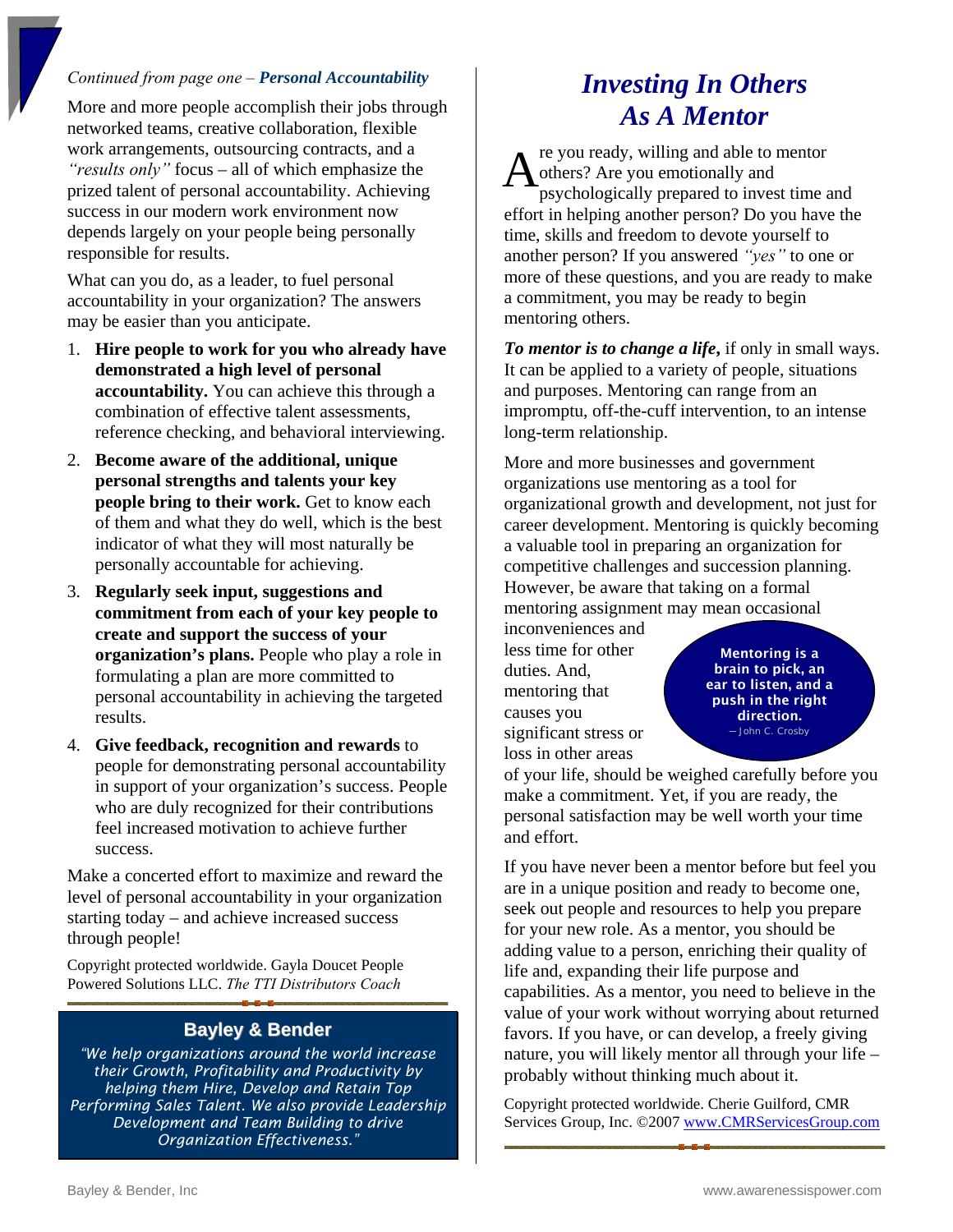#### *Continued from page one – Time*

This is a very creative lesson that we all can learn from.

We too can fill up our jars – or in my case – my beach glass vase – with those tasks we may find challenging but have merit. The trick is to find the meaning and the merit in each and everything we do and to specifically allot designated time frames for the large tasks and the tedious chores.

#### *The following are thoughts to keep in mind when formulating your own customized time management plan:*

**Establish what your main priorities are and do them well.** Instead of filling up your day with tasks that are not a priority, concentrate your time on activities that have the highest payoff (or as Steven Covey would say … figure out what the Big Rocks are). If you find yourself spending



time on things that are not important and rush through an important aspect of your job, you will not be successful and worse, you may never feel the personal satisfaction of a job well done!

**Eliminate procrastination.** Have you ever found yourself procrastinating on a top priority task because you thought it was the toughest task to complete? Many employees today stay busy with unimportant tasks and save the most important work for the end of the day when they are physically and mentally exhausted. Consider working on tasks that will yield the greatest results early in your day and then focus your energy on the less important activities. Completing important tasks first is an energy giver and will help you maintain your momentum and feel positive about your work for the rest of the day.

**Set aside planning time.** Learn how to discipline yourself to spend 15- 20 minutes a day (uninterrupted) to focus on planning and prioritizing. Carefully investigate what needs to be done, what can be eliminated and who can help you. Consider using a time or project management tool. It eliminates the *"flying-by-the-seat-of-your-pants"* mentality and also gives you a focus point when and if you do get interrupted.

**Look for ways to limit interruptions.** Who and what interrupts you the most? Once you have exposed your interrupters, look for ways to bundle your time and energy with them. For example, once a week meet your boss, peers or teammates and discuss important events and activities that are coming up. Take care of any necessary questions or concerns (at one sitting) rather than interrupting each other all day or all week long.

If we re-think our thoughts and current perceptions on time and how our time is spent, we will find that we actually do have time to focus our energy on the important things in life!

Copyright protected worldwide. By Alison Sfreddo & Kathy Drahosz, The Training Connection, Inc.

*Time is the coin of your life. It is the only coin you have, and only you can determine how it will be spent. Be careful lest you let other people spend it for you. ─ Carl Sandberg* 



### **Reduce Back and Neck Strain**

If you ever get a sore back and/or neck while working on the computer, try these helpful tips.

- 1. Position the monitor at a comfortable level, recommended at a height where the top of the monitor is even with your forehead.
- 2. Sit in a comfortable, relaxed, and good posture position to help reduce strain.
- 3. Finally, take breaks often. Get up, walk around, get a drink, and stretch.

### **The 10-Minute E-Mail Rule**

If it takes longer than 10 minutes to compose your e-mail message, it is probably too long. Try to condense it and still get your message across. If you can't, you're wasting your time with the e-mail communication. Try calling, having a meeting, or writing a memo. You will save yourself and everyone else valuable time.

Don't miss next month's issue. Subscribe now!

### **AWARENESS IS POWER®** *Insights for Business*

2024 Powder Mill Rd Silver Spring, MD 20903 Tel: 301-439-8317

E-mail: [aip@awarenessispower.com](mailto:aip@awarenessispower.com)

Visit Our Web Site at: [www.awarenessispower.com](http://www.awarenessispower.com/)

12 **Issues For Only \$97**